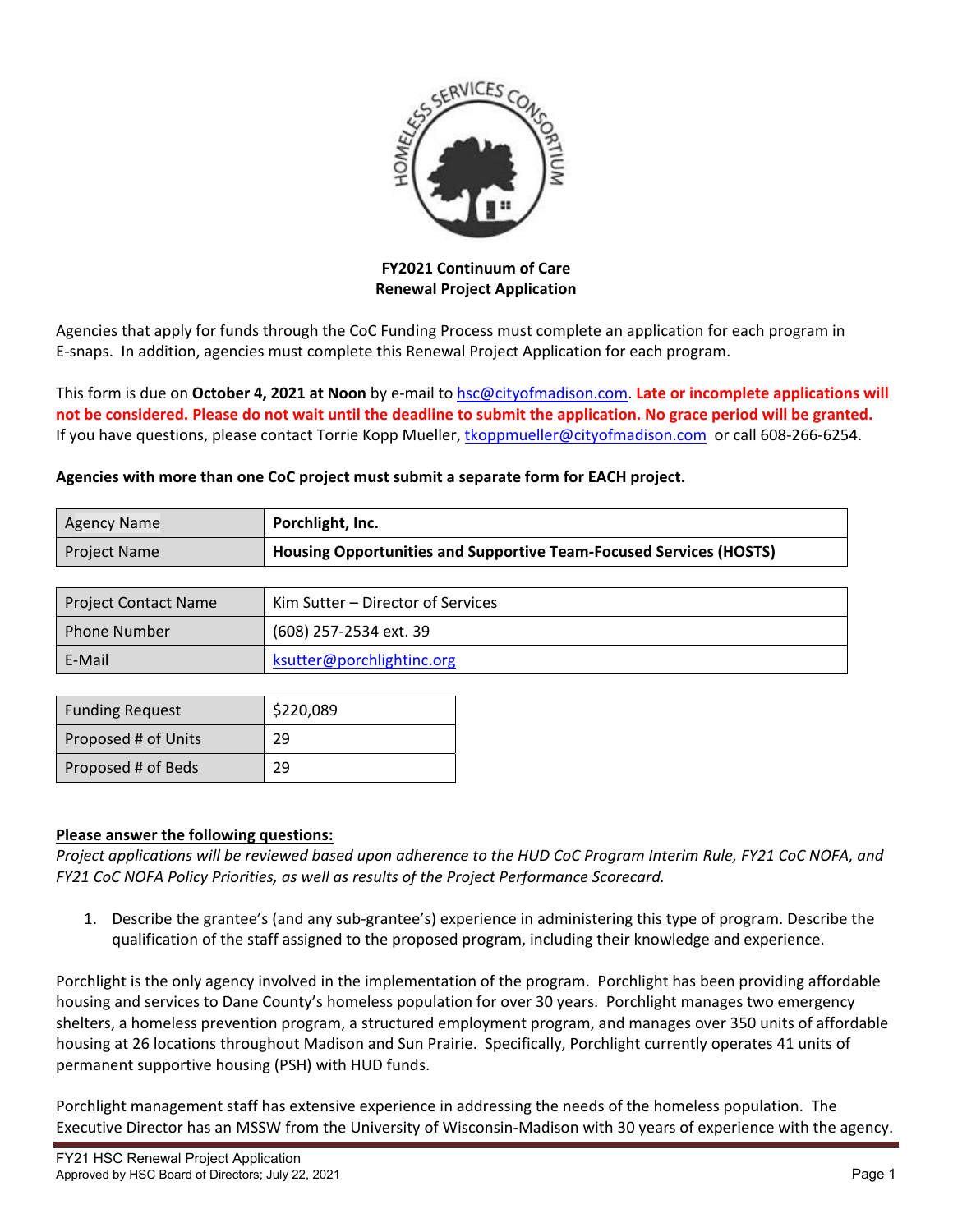The Director of Services also has an MSW from the University of Wisconsin‐Madison with 13 years of experience with the agency. The Case Management Supervisor worked in both singles and family case management for Porchlight for nine years before moving into this administrative and training role, which they have held for four years.

Housing Opportunities and Supportive Team‐Focused Services (HOSTS) consists of 29 units of permanent supportive housing at three sites (Nakoosa Trail, Pheasant Ridge Trail, Thierer Road) with four case managers providing services. The Nakoosa Trail case manager has a degree in sociology and worked with adults with disabilities prior to joining the Porchlight team in 2018. She gained experience as a shelter case manager and a CCS service facilitator. Since taking over this role, the Nakoosa Trail case manager has participated in several trainings, including Housing First, harm reduction, documentation, and de‐escalation.

The Pheasant Ridge Trail case manager has a degree in social work and has been working for Porchlight for 14 years. She is particularly skilled in working with individuals with severe and persistent mental illness, and has been trained in harm reduction and trauma‐informed care. This case manager was also Porchlight's earliest adopter of the Housing First program and philosophy several years ago, and continues to stay abreast of and train others in best practices.

The case management team at Thierer Road consists of two case managers who currently also do remote outreach. The senior case manager has been doing outreach with Porchlight for six years, and has done dual case management for four years. The other case manager has been with Porchlight for four years. Prior to that, he had many years of experience as a park ranger in the Madison area, where he worked extensively with individuals experiencing unsheltered homelessness. Several Thierer Road residents had previous relationships with the Thierer case management staff from street outreach contacts.

2. Please describe how your project takes proactive steps to minimize or overcome barriers to housing retention.

Porchlight's permanent supportive housing (PSH) projects operate on Housing First and harm reduction models. In practice, this means meeting participants where they are at and helping them identify and address the specific aspects of their substance use that may put their housing in danger, rather than prescribing treatment or sobriety goals that the participant may not want. Case managers also work with participants to address a variety of other needs that pose barriers to maintaining housing, including mental health concerns and physical health needs. Case managers may make referrals or directly connect participants to other services in the community that may provide additional support. Case management staff trains in Housing First, harm reduction, motivational interviewing, and trauma‐informed care. Case managers work closely with participants to establish trust, and develop and work toward goals based on the participant's unique needs and desires. This consistent engagement with staff is integral in helping participants minimize or overcome barriers to housing retention.

Case management staff also acts as liaison between the program participant and their landlord. This may mean helping the participant understand their lease, ensuring their housing‐related needs are being met, or developing payment plans for rent arrears. The case manager may also help resolve issues between participants and address housing‐related issues to prevent further incidents. All case management staff meets on a weekly basis to discuss both challenges and successes, in order to gain outside perspectives on effective ways to connect with and serve program participants.

All 29 HOSTS units are located on larger Porchlight properties. The Nakoosa Trail HUD units are located within 34 permanent housing units on the Nakoosa campus. The Nakoosa case manager is resourceful and repeatedly engages with each client to ensure that their needs are being met, and that any issues that arise are addressed. At Pheasant Ridge Trail, there is a sense of community among the tenants in the 16‐unit building. For example, there is a garden with raised beds on property that several residents maintain together. Beyond that, the residents often look out for each other and reach out when other clients are struggling. The case manager has a consistent presence at the property, and is extremely proactive in establishing supports that promote stability for individual residents.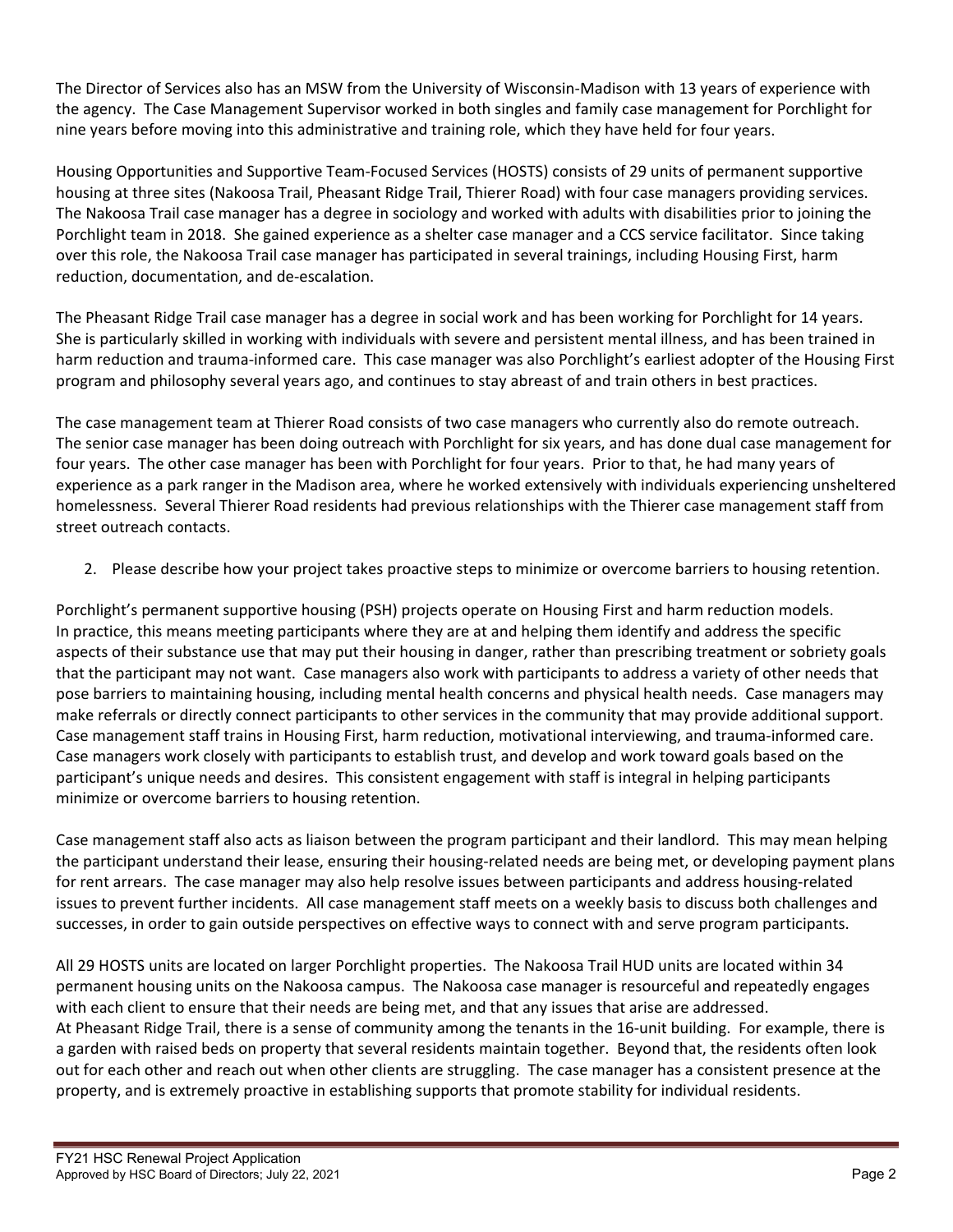The Thierer HUD program has a team approach. The case management team works together to identify potential barriers and come up with solutions catered to each client. The team actively engages with program participants and attempts to reduce harm from risky behaviors and connect clients to resources in the community that may provide more stability in housing. The Thierer team is also creative about different ways to engage with clients who are not currently interested in case management.

- 3. In your last operating year:
	- a. How many households exited the program? Five (5) individuals exited the program.
	- b. Why did the households exit? (i.e. one was terminated from the program & one moved into subsidized housing & one was evicted): One (1) individual passed away, one (1) individual moved into assisted living, one (1) individual transferred to family housing (Tree Lane) to reunite with their child, one (1) individual internally transferred to Porchlight's other PSH program, and one (1) individual left the program to avoid eviction.
	- c. If the participant(s) was evicted, please list the reason? The participant was not evicted, but was asked to leave due to multiple violent incidents on property in addition to non‐payment of rent.
	- d. Did the program attempt an agency transfer for any of the leavers? If so, what was the outcome? Yes, for the one participant who was asked to leave. They initially accepted a transfer to another agency, but changed their mind after receiving their keys, and said they would not accept a transfer.
	- e. How many new households entered the program? Four (4) individuals entered the program.
	- f. How many transfers were accepted into the program? The program did not accept any outside transfers, and was not offered any outside transfers. Two (2) individuals were internal transfers from Porchlight's other PSH program, and two (2) individuals entered from unsheltered locations.
- 4. Was the program found to be in non‐compliance with the Written Standards by the CoC from September 1, 2019-Present? If yes, describe the nature of the issue and how the issue has been addressed. No.
- 5. Describe your agency's efforts to improve service quality and outcomes for the program. Please include how you solicit and incorporate feedback from program participants.

The HOSTS program provides individualized case management that is catered to the needs of each participant. The case management team works to improve their own service delivery by participating in internal case conferencing and group case management meetings. When staff is unsure how best to serve or provide support to a participant, they do not hesitate to ask the team for guidance. Because HOSTS has housing units in congregate settings, case managers are also able to receive feedback from individual participants about specific services or offerings, and then make those things available to all PSH tenants at that property, including food pantries and community gardens. Prior to the pandemic, it also included classes, support groups, and recreational activities.

In the past two years, Porchlight has also thought about how best to utilize our own resources, and has made multiple internal transfers, both between properties and between PSH programs when necessary. This has prevented negative outcomes in some cases, and helped us avoid seeking outside agency transfers for some participants.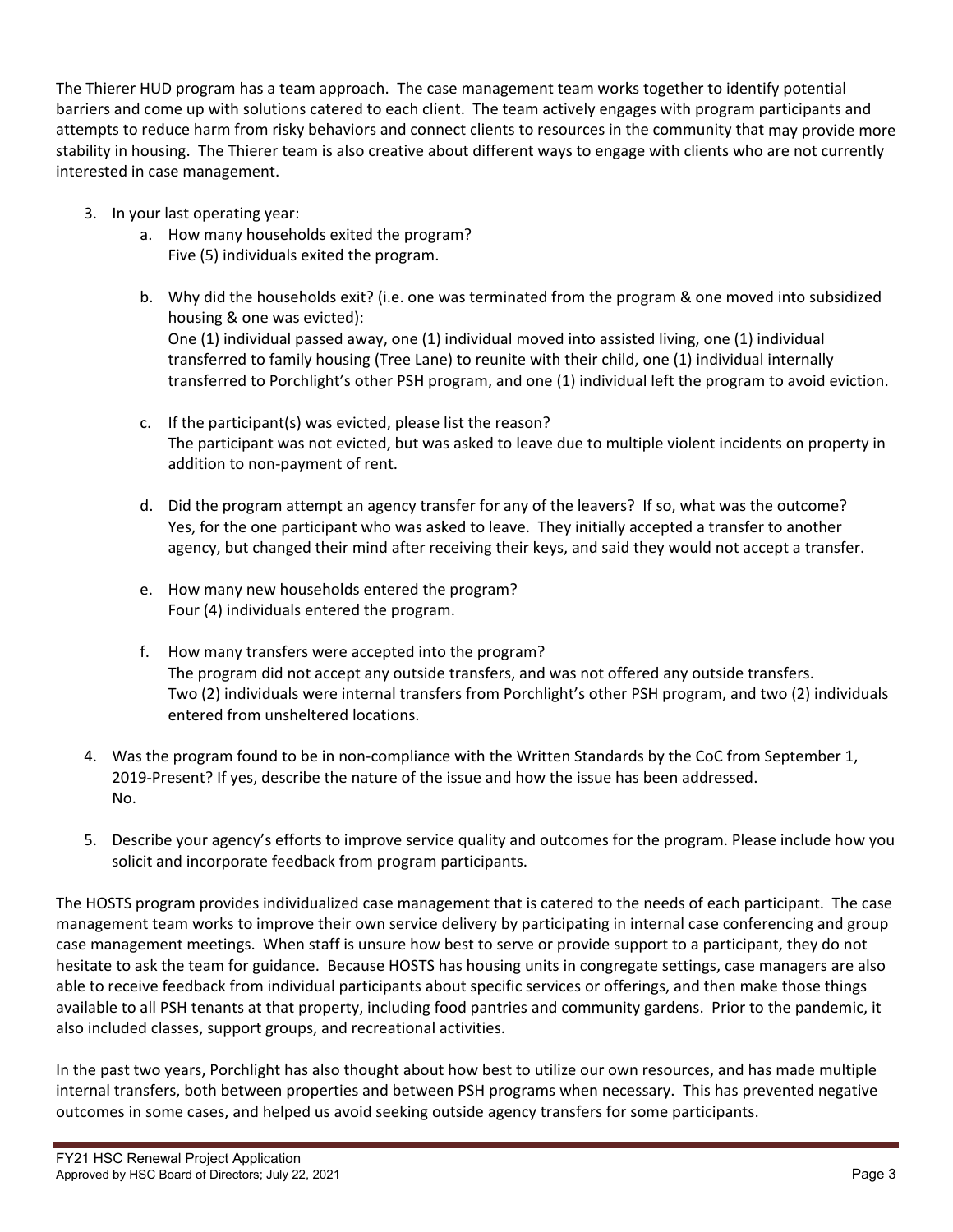- 6. What percentage of staff members working for this program identify as Black, Indigenous or a Person of Color? (Info only, to be scored in FY22) This program has five (5) staff members, 40% of whom identify as BIPOC.
- 7. How does this program work against systematic racism and other structures of oppression? (Info only, to be scored in FY22)

HOSTS practices Housing First with no preconditions for entry and does not screen out participants with histories of incarceration or evictions, which disproportionately affect BIPOC community members in Dane County. All participants are selected from the Coordinated Entry system. Porchlight staff participate in trainings and informational workshops to better serve a diverse population. The HOSTS program also has a diverse case management team, which may make some participants feel more comfortable.

8. How is this program and its practices culturally responsive to the population(s) who participate? (Info only, to be scored in FY22)

HOSTS case managers are responsive to varying needs and preferences regarding communication, provide flexibility in how and when they meet participants, and remember that each participant is the expert in their own experience. Case managers help participants navigate resources based on their individual goals. Porchlight also has a strong nondiscrimination policy, and does not tolerate any sort of harassment or discrimination based on race, gender, sexual orientation, gender identity, disability status, or membership in any other protected class.

## **Alignment with Housing First Principles**

1) Please attach your agency and/or project written policies or procedures that **clearly demonstrate participants are NOT SCREENED OUT based on the following criteria**, and indicate the document and page number where the panel can find each provision**.** 

**Please Note:** if a policy or procedure applies to all CoC-funded projects or agency-wide, you may submit one copy per agency. If you have different policies or procedures for different projects or project types, submit one copy of each relevant policy and specify to which project or projects each one applies.

|                                    | <b>Name of Document/File</b>       | Page<br><b>Number</b> | Name of Project(s)<br>(or "All Projects") |
|------------------------------------|------------------------------------|-----------------------|-------------------------------------------|
| Having too little or no income     | Porchlight Application             | 1                     | All HUD-funded                            |
|                                    | Procedure and Tenant               |                       | PSH projects                              |
|                                    | Selection Process for HUD-         |                       |                                           |
|                                    | <b>Funded Permanent Supportive</b> |                       |                                           |
|                                    | Housing (PSH) Units                |                       |                                           |
| Active, or history of, substance   | $\prime$                           | $\prime$              | $\prime$                                  |
| use or a substance use disorder    |                                    |                       |                                           |
| Having a criminal record *         | $\prime$                           | $\prime$              | $\prime$                                  |
| History of domestic violence       | $\prime$                           | $\prime$              | $\prime$                                  |
| (e.g., lack of a protective order, |                                    |                       |                                           |
| period of separation from          |                                    |                       |                                           |
| abuser, or law enforcement         |                                    |                       |                                           |
| involvement)                       |                                    |                       |                                           |